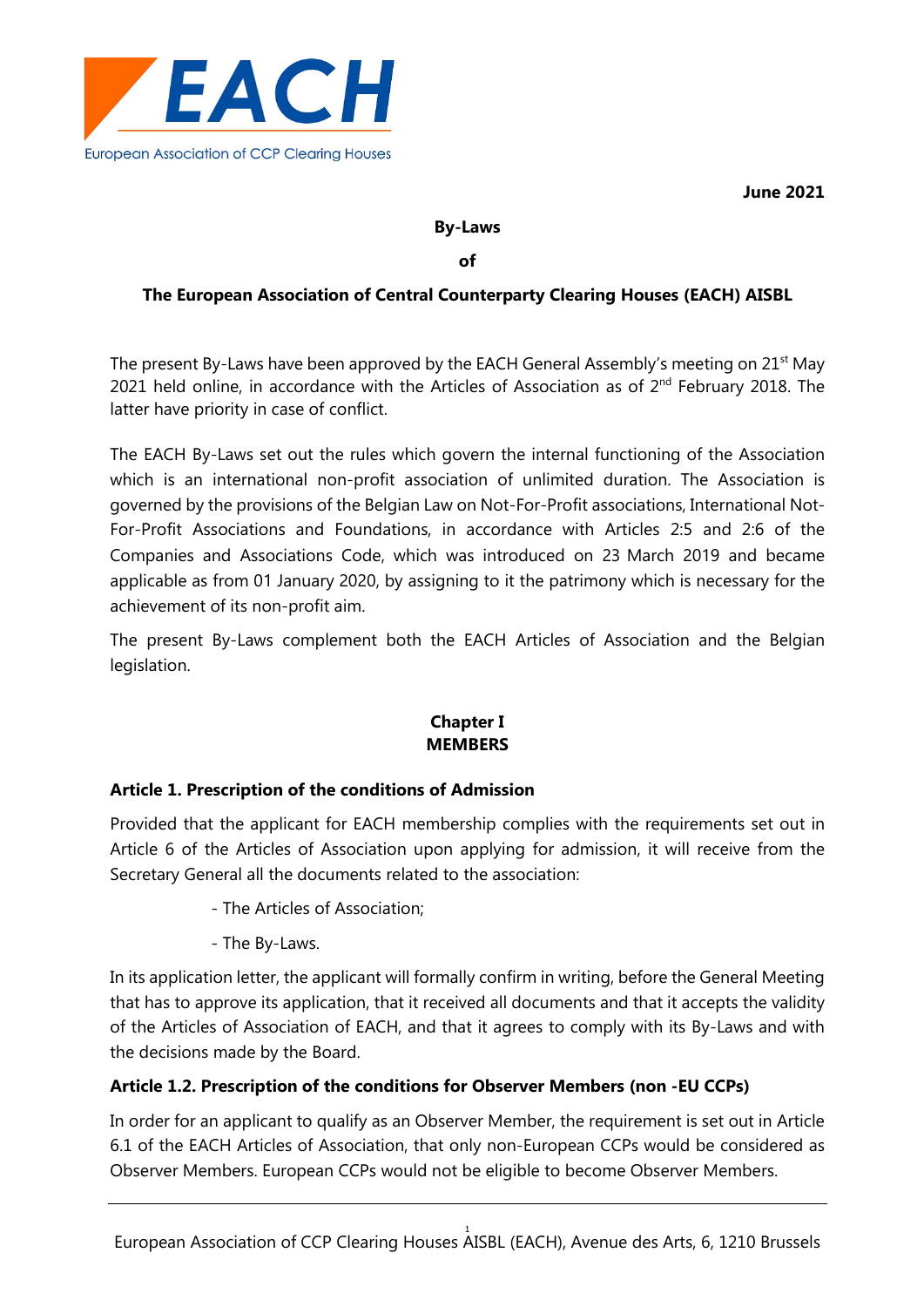# **Governance of 'Observer Member'**

In addition to the governance provisions included in the EACH Articles of Association, the following specific provisions for Observer Members shall apply:

- 1. Each Board member or Observer Member has the right to request the participation of an Observer Member in external events (public or private) organised by the Association. Meeting counterparts shall be informed about the participation of Observer Members.
- 2. The decision to allow/not allow participation shall be taken unanimously by the Board during the calls/meetings, in line with the quorum provisions included in the EACH Articles of Association and By-Laws.
- 3. The same process is valid for the attendance in day-to-day discussions and working meetings of the association.
- 4. For efficiency reasons, the Board may decide in advance a list of subjects for which no request need to be made to allow Observer Members to participate in the relevant committee meetings. The decision about the participation in external events will follow the process described under no 2.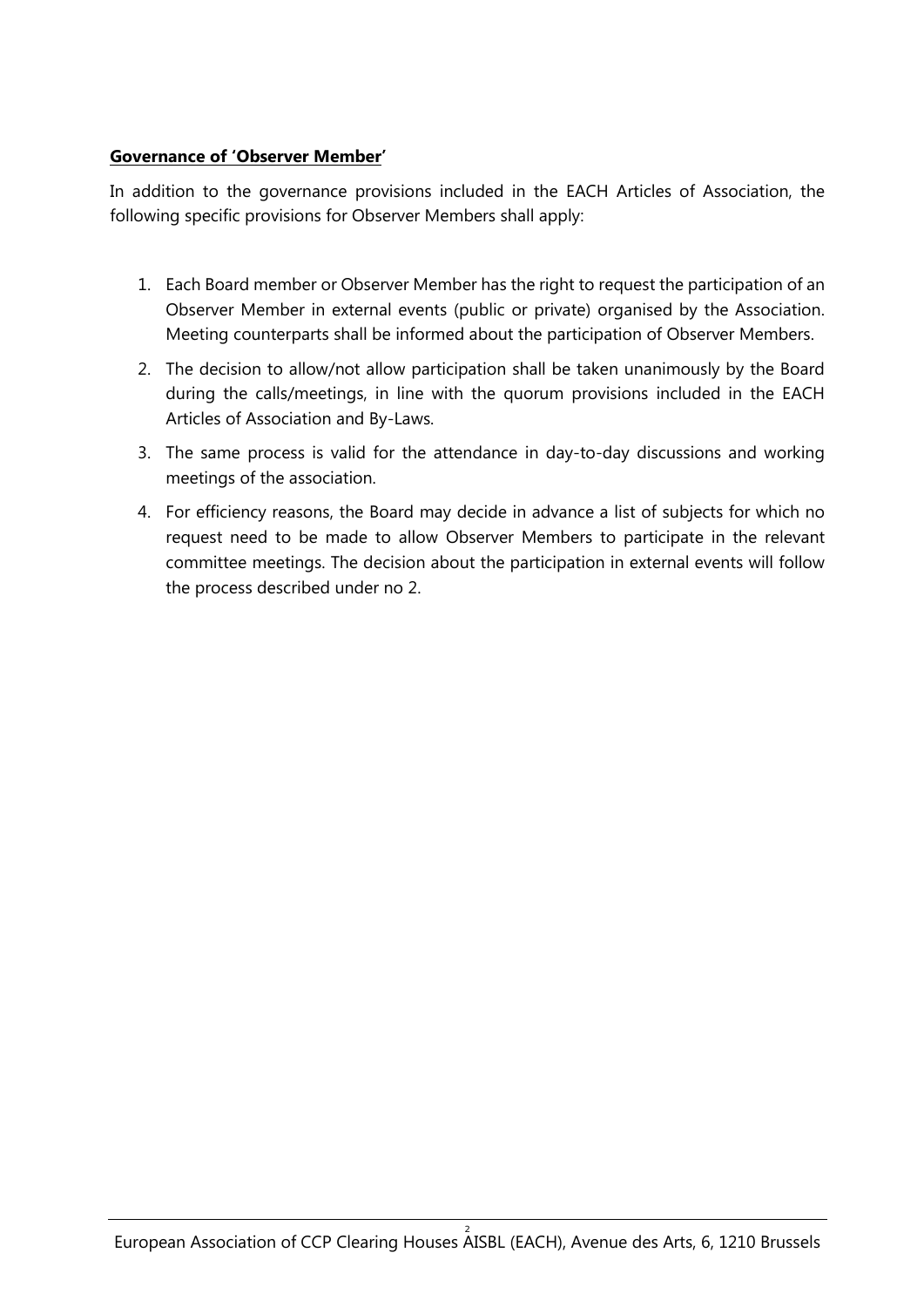# **Chapter II INTERNAL STRUCTURE**

## **Article 3. General Meetings**

Industry Specialists can be invited to General Meetings by the Chairman on a case-by-case basis.

# **Article 4. Board, Chairman and Treasurer**

Every member of EACH may submit one nominee for the Board. Nominations for the Chairman, the Treasurer and the Board must be submitted to the Chairman at least two weeks in advance of an Ordinary General Meeting. A list of all candidates will be distributed in advance of the Ordinary General Meeting.

In the first ballot the Chairman will be elected by absolute majority. Hereafter the Treasurer will be elected by absolute majority. In the third ballot the remaining Board Members will be elected.

For all ballots, following election rules have to be complied with:

In the first and second ballot each EACH Member has respectively one vote. In the third ballot each EACH Member has as many votes as remaining Board Members to be elected. A Member can only vote once for any one candidate and not all votes have to be used. In the case a Member uses more votes than available all votes of that Member are invalidated. It is possible that a Member votes for itself. Candidates are elected by receiving absolute majority of all Members who are either present or have provided proxy votes. In the case that not all Officers are elected, the elected candidates and the candidate(s) with the fewest number of votes are eliminated from the nominee list and a consecutive ballot can be held with the remaining candidates.

The Board is, in addition to the powers set out in Article 14 of the Articles of the Association, responsible for the following:

- the strategic guidance of the association
- the preparation of mandates for working committees/task forces
- the approval of the final version of the EACH position papers and other policy documents

The Chairman is, in addition to the powers set out in Article 14 of the Articles of the Association, responsible for the following:

- Approving official correspondence of the Group,
- Drafting the agenda of Meetings,
- Issuing invitations to General Meetings.

The Treasurer is, in addition to the powers set out in Article 14 of the Articles of the Association, responsible for the following:

- Managing the financial administration and the accounts of EACH,
- Presenting the annual accounts, the budget and the annual contribution at the Meeting of the Board which prepares the General Meeting where the accounts, the budget and the contribution will be approved.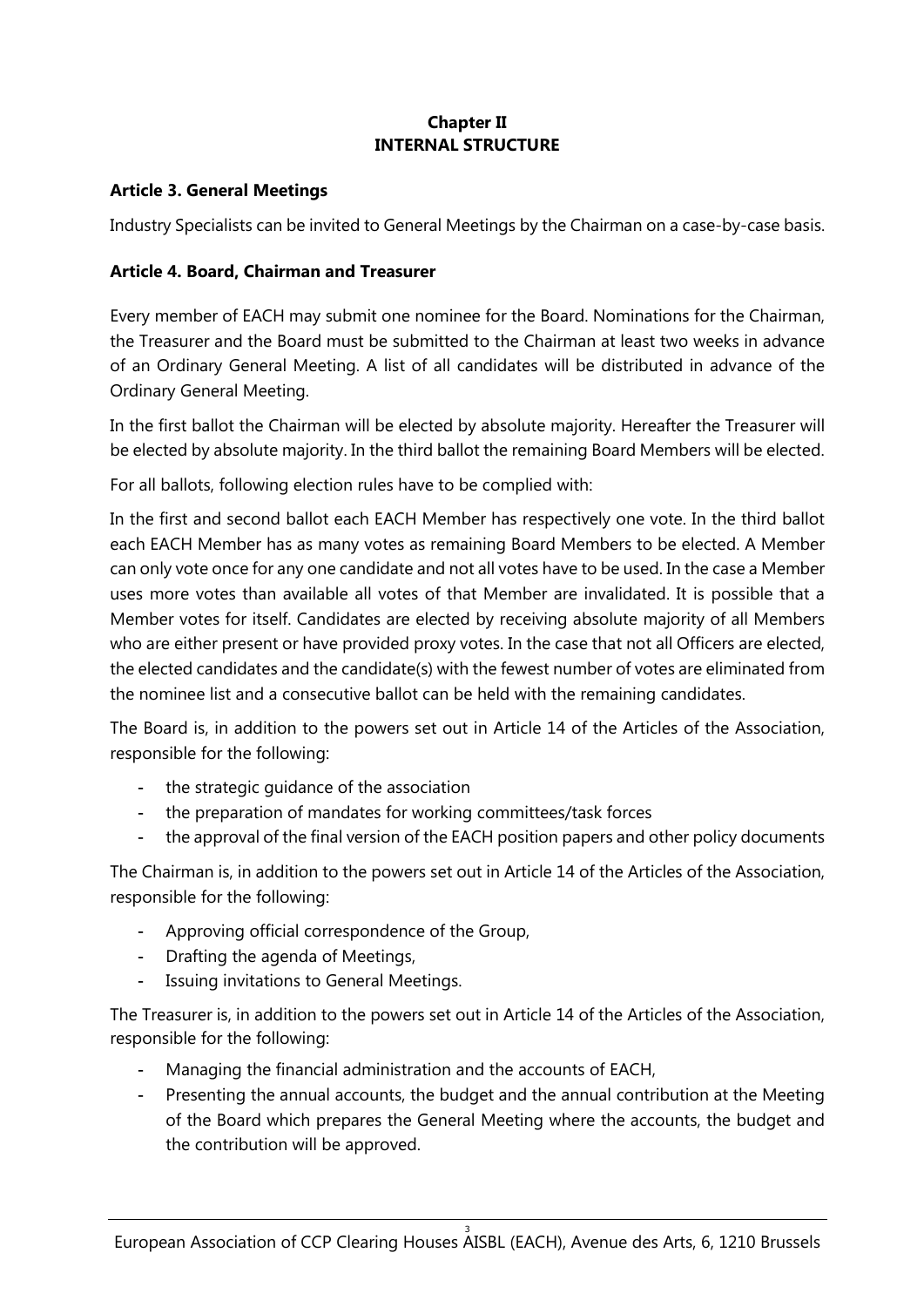- Drawing up a statement of accounts every three months. A copy of this quarterly statement will be sent to each Member representative within 6 weeks of the end of each quarterly accounting period. This statement will be considered by the Meeting of the Board after receipt of each statement.
- Ensuring that there is an accounting system which produces on an annual basis a profit and loss account or trading account, the profit/loss for the year, a balance sheet and any relevant notes to the accounts.

# **Article 5. Committees/working groups**

EACH has three standing committees that report to the Board: Legal Committee, Policy Committee and Risk Committee. These three Committees are created with an unlimited duration. There are Chairs and vice-chairs of these committees. If needed the Board can set up as well as terminate working groups with the purpose of conducting specific tasks. Participation will be voluntary upon request for participants by the EACH Secretariat. The working groups are created with a limited duration depending on the issue they deal with. The mandate for any committee (other than the Board) or working group shall be approved by the Board.

In close cooperation with the Committee/Working Group Chairpersons, the Secretary General ensures that Working Group documents and relevant information are communicated outside the Working Group (e.g. to the wider EACH membership or to external stakeholders), as appropriate.

### **Article 6. Voting System**

All decisions, including amendments to these By-Laws, shall require two-thirds of the Members present or represented by proxy to vote in favour on the date of the General Meeting.

Decision-making is also possible outside Meetings via email by a majority of two-thirds of all Members. If the Members vote is not received by a predefined date, it is assumed that the Member agrees with the proposal. Furthermore, it is based on the judgement of Chairman to decide a further procedure.

A secret vote is possible if a Member requires a secret vote.

The voting rules shall apply also to the public positions of EACH and to the public positions produced by the Working Committees.

### **Article 7. Procedures**

#### **7.1. Procedure for drafting responses to consultations**

The Secretariat will inform members about the publication of the consultation and ask about members' interest in responding to it. If there is an interest by members to respond to the consultation, the Secretariat will organise a call (or if not possible, ask for written input) in order to gather the first views from members. Based on the input provided during the call (or written info), the Secretariat will create a draft response to the consultation which will be sent to members for comments. The Secretariat will incorporate members' comments (there might be several iterations with members). The Board shall be given at least 24 hours to approve the final version of the response. This approval could happen in parallel to the last round of comments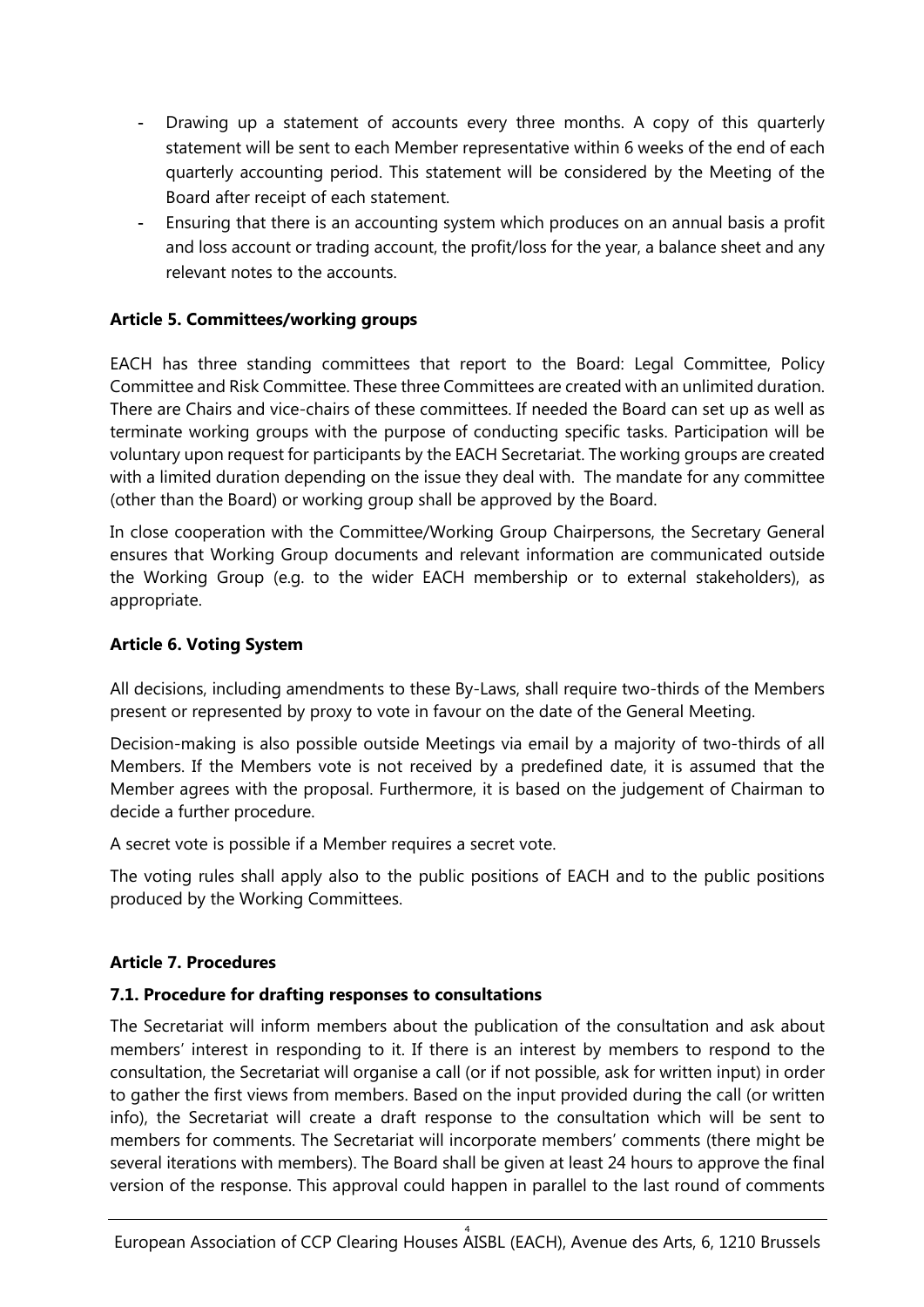by the relevant Committee/Working Group. The final response will be created and distributed to members and to the relevant institution that opened the consultation. The response to the consultation will be published on the EACH website.

## **7.2. Procedure to decide whether to work or take a position on a particular subject**

EACH Members may suggest subjects for discussion to the EACH General Assembly, Board, committees or working groups.

EACH shall not discuss or have a position on a subject only in the case that at least 33% of the EACH Members decide to be silent on that subject.

In case there is a need to determine the percentage of Members that agree with remaining silent on a subject, a one-week email consultation of the EACH General Assembly or Policy Committee, each one for its own matters, shall take place. Observer Members shall have no right to vote.

The governance arrangements under this article is subject to a one year, or earlier if the Board considers it does not work, testing period, which runs from the EACH General Assembly in 2018 to the EACH General Assembly in 2019.

# **7.3. Procedure to appoint the Chairs & Vice-Chair(s) of EACH Committees & Working groups**

The Chair and Vice Chair(s) of the Committee/Working group shall be elected for a two-year period following a request for interested candidates to the members of the relevant EACH Committee/Working Group.

To ensure a balance representation of EACH Members in the positions of Chairs/Vice-Chair(s) of EACH Committees/Working groups, the EACH Board shall officially appoint the Chair and Vice-Chair(s) considering the suggestions of the Committee/Working groups.

# **Chapter III FINANCIAL ASPECTS**

### **Article 8. Funding/Finance**

Each year the amount of Members' annual contributions will be decided at a General Meeting. The Association's operations shall be financed by an obligatory annual contribution paid by all Members

During the EACH General Assembly on the 17th May 2019 in Madrid the EACH General Assembly agreed to the following Membership categories and to using Initial Margin as the metric to define the Membership Categories as agreed to by the members of the EACH Board:

- o Three Membership categories with different fees and governance
- o Voluntary category move upwards Members in a particular category have the possibility to voluntarily move upwards to the next category (i.e. from category 3 to category 2 or from category 2 to category 1).
- o All categories represented on the EACH Board Each and every membership category has to be represented on the EACH Board.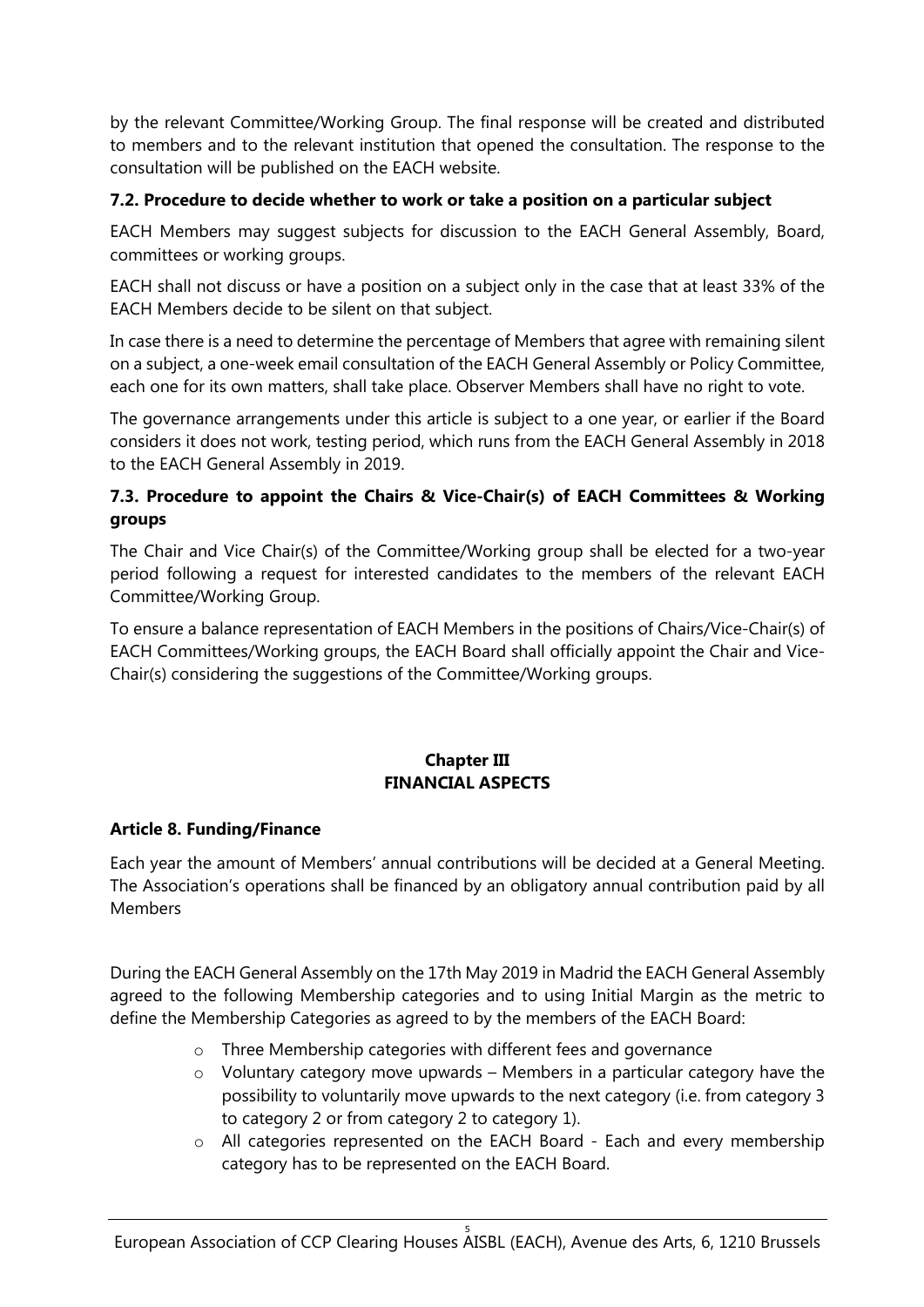o For the calculations, the initial margin figures are taken from the CPMI-IOSCO PQD (Field 6.1) or from the data provided by the CCP if the CPMI-IOSCO PQD is not available.

There may a penalty for late payers of 10% of the amount payable. It is in the discretion of the Board if the penalty rule is applied to a late payer.

The Members of the EACH General Assembly may award discounts (exact amount to be determined by the EACH General Assembly every year) on the Full EACH Membership fee as follows:

- EACH Full Members have the right to request a discount on the Full EACH Membership fee.
- Discounts may be awarded by the EACH General Assembly if justified in writing prior to the EACH General Assembly according on the initial margin criteria.
- The initial margin criteria is as follows: A Full Member of EACH may request a discount on the Full EACH Membership fee if the size of its initial margin is lower than EUR 250 million measured by the average initial margin figure at the end of:
	- $\circ$  Q1, Q2 and Q3 of the year prior to the EACH General Assembly where the budget is set; and
	- o Q4 of two years prior to the EACH General Assembly where the budget is set
- For the calculations above, the initial margin figures shall be taken from the CPMI-IOSCO PQD (Field 6.1) or from the data provided by the CCP if the CPMI-IOSCO PQD is not available.

# **Article 9. Authorisation of letters, contracts and other acts of the Association**

Letters dealing with the day-to-day administration of EACH and not financially binding the Association:

- Either the Chairman, Secretary General, Vice Secretary or Treasurer may sign on his own.

Documents (contracts, …) which commit the Association financially:

- Up to 3,500.00 €: the Secretary General or Vice Secretary may sign minor contracts (power, water supply, etc.), to keep the daily business running.
- Over 3,500.00 €: the Chairman or Treasurer together with another Board Member may sign jointly, with the prior approval of the Board.

# Payments:

- Up to 3,500.00 €: the Secretary General or Vice Secretary may sign on his/her own.
- Over 3,500.00  $\epsilon$ : the Treasurer together with another Board Member may sign jointly, with the prior approval of the Board.

Financial acts:

- A new bank account may be opened by the Treasurer, with the prior approval of the other Officers.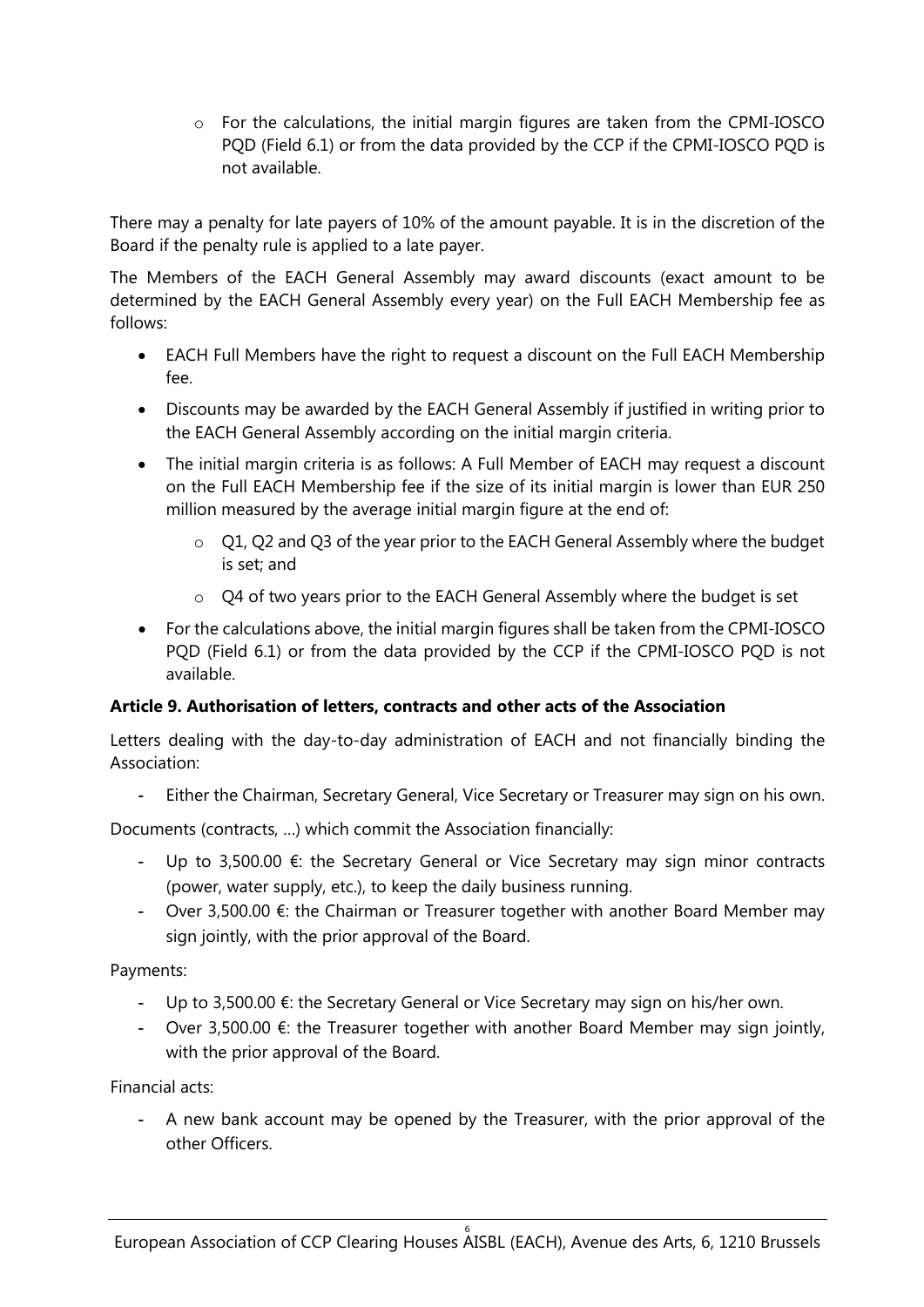- The Treasurer will organise the proxies for him and the Secretary General on the bank account.
- Financial investments can only be authorised by the Treasurer, whatever the amount. These must be without any speculative nature.

The Board shall be allowed to make decisions on their own amounting to a maximum of 30% of the entire EACH budget. If this cap is exceeded, the confirmation of the General Meeting is needed.

# **Article 10. General principles on payments and the monitoring of expenses**

Payments from the EACH budget are made by bank payment instructions (direct debit, bank transfer or credit/debit card payment) upon due documentation and based on the authorisation process described in Article 20 of the Statutes of the Association. The due documentation is kept by the Secretary General. The Secretary General also may maintain petty cash (in EUR and a few foreign currencies) for small office cash expenditures which are duly registered.

# **Article 11. Travel expenses**

As a general rule, when travelling for business, EACH employees should aim to travel via the lowest cost alternative, consistent with good business practices. Neither luxury, nor sub-standard modes of transportation and accommodations should be used.

Travel by members of the staff is approved by the Secretary General and the Chairman.

For train travel (to be privileged in particular for journeys that do not exceed 3 hours), a secondclass flexible ticket should be seen as the standard, although cheaper, non-refundable tickets should be used whenever the cancelling/re-scheduling of the trip is considered unlikely.

For travel by plane, economy tickets are the rule for short-distance flights. Business class travel is only authorised for long-haul flights (as defined by the air carriers or whenever the flight time exceeds 6 hours).

For any other modes of transportation, a similar approach should be adopted.

The Secretary General is responsible for ensuring that all employee travel and the expenses associated with it have been duly authorised and are compliant with these principles. In authorising an expense, he or she should consider whether it is reasonable and consistent with EACH's mission. Decisions for non-European travel are made by the Secretary General after consultation with the Chairman or the Board.

Any travel expense which deviates from the general principles has to be sent for prior approval to the Chairman or the Board. Such approval is normally requested by email and should include a clear overview of the total expense and business rationale for the trip.

Accommodation and meals while on business trips are reimbursed based on original invoices provided that they are deemed reasonable. The chosen hotels should meet with industry accepted business travel standards with reference to comfort, convenience and cost.

In certain cases, a lump sum allowance might be considered instead (e.g. if invoices cannot be produced). Such lump sum payments must be authorised by the Chairman or the Board.

### **Article 12. Staff benefits and related expenses**

The Board is responsible for assessing the performance of the Secretary General on a regular basis, including by conducting an annual appraisal discussion with the Secretary General and by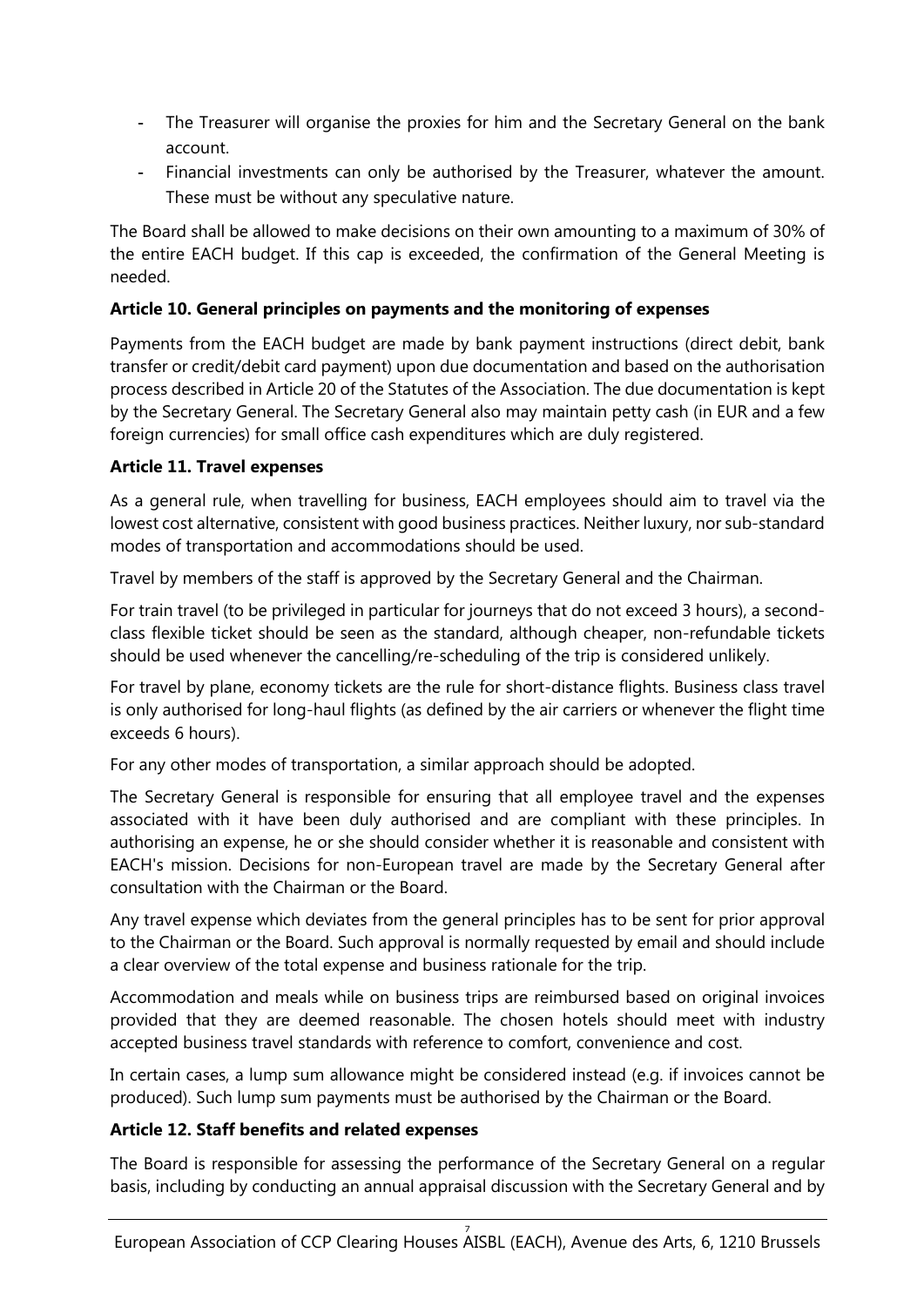deciding on the attribution of a performance bonus, whenever appropriate. In the exercise of their duties, the Board will take due account of the discussions held with and the feedback received from the other members of the Board.

The Board is also responsible for overseeing the staff remuneration policy. The Secretary General submits any proposed changes in staff remuneration and benefits to the approval of the Board. The Secretary General is responsible for the appraisal of other EACH staff members and for reporting to the Board on the allocation of the training budget and staff incentives (if appropriate), in the limits of the amounts budgeted for and approved by the Board for this purpose.

### **Article 13. Investment policy and reserves**

The Directors in conjunction with the General Assembly shall ensure that EACH has sufficient funds to meet current and future requirements. Furthermore, reserves shall be deposited with major banks.

Financial investments can only be authorised by the Treasurer, whatever the amount. These must be without any speculative nature. The interest income is added to the annual income.

# **Article 14. Independent certification of the accounts by the External Auditor**

The Controller of Accounts shall be an external agent and shall supervise and audit all the Association's transactions during the year. To this end he/she may view but not remove all documents (registers, minutes, correspondence) and all written material of the Association. The Controller of Accounts shall submit the results of his/her work, together with any recommendations he/she judges appropriate, to the General Meeting following the end of the financial year in question.

The financial records are kept for 10 years by the Secretariat.

### **Chapter III PROFESSIONAL LIABILITIES**

### **Article 15. Liability Insurance**

As international non-profit association ("association internationale sans but lucratif" or aisbl under Belgian law), EACH is liable in Court. EACH therefore provides an insurance policy to protect the Secretariat against liability arising from potential litigations.

# **Chapter IV MISCELLANEOUS**

### **Article 16. Language**

The official language of EACH and its Working Groups and Committees is English.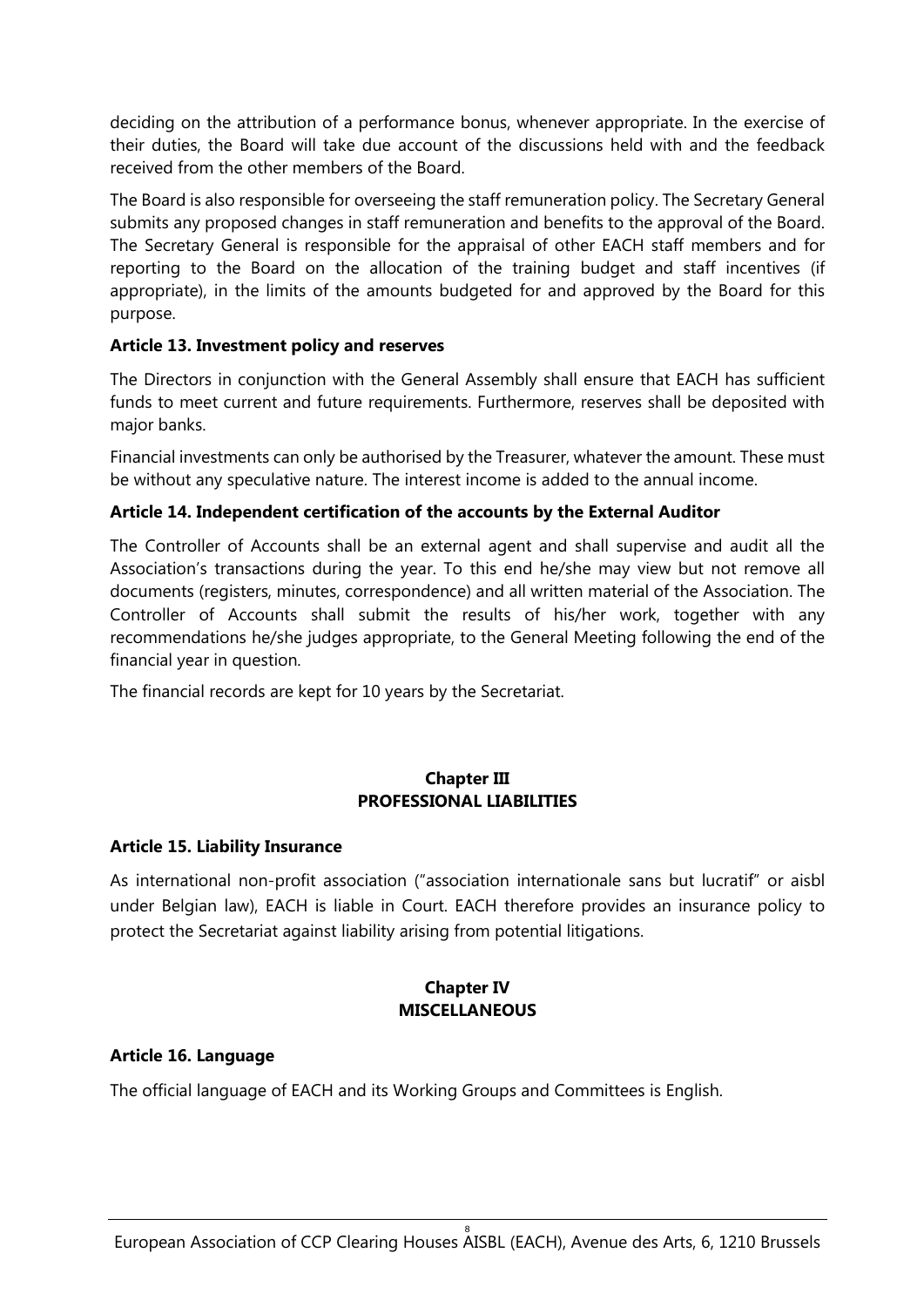### **Appendix A – EACH Membership application**

The Company, \_\_\_\_\_\_\_\_\_\_\_\_\_\_\_\_\_\_\_\_\_, hereby applies to become a Member of EACH.

#### **Company name and address**

| NAME:                   |  |
|-------------------------|--|
| ADDRESS:                |  |
| <b>REGISTRATION NO:</b> |  |

#### **Contact persons**

| NAME:             |  |
|-------------------|--|
| <b>JOB TITLE:</b> |  |
| TELEPHONE:        |  |
| E-MAIL:           |  |

Place: \_\_\_\_\_\_\_\_\_\_\_\_\_\_\_\_\_\_\_\_\_ Date: \_\_\_\_\_\_\_\_\_\_\_\_\_\_\_\_\_\_\_\_\_

\_\_\_\_\_\_\_\_\_\_\_\_\_\_\_\_\_\_\_\_\_\_\_\_\_\_\_\_\_\_\_\_\_\_\_\_\_\_\_\_\_\_\_\_\_\_\_\_\_\_\_\_\_\_

#### Signature

Please enclose the following in English:

Certificate or other evidence of authorisations by local regulatory or supervisory authority

Description of the company, specifically the CCP's services, procedures and operations with reference to all applicable global or European Recommendations or Principles or CCPs and the EACH Supplementary Risk Recommendations.